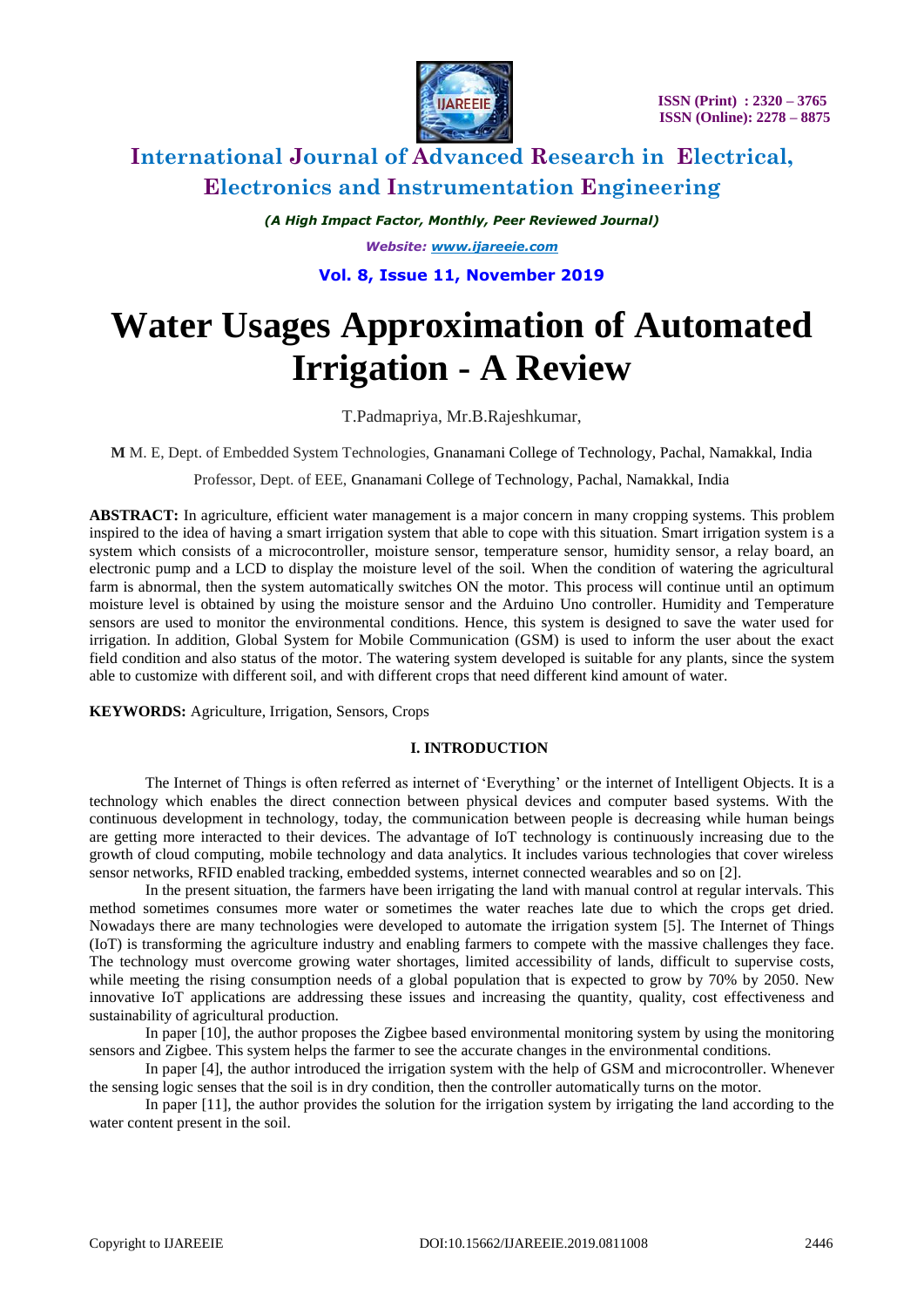

*(A High Impact Factor, Monthly, Peer Reviewed Journal)*

*Website: [www.ijareeie.com](http://www.ijareeie.com/)*

### **Vol. 8, Issue 11, November 2019**

### **II. SYSTEM ARCHITECTURE**

Fig. 1 describes the architecture of the proposed system Smart Irrigation System. In this system real-time monitoring parameters for temperature, humidity in the atmosphere and content of moisture level in the soil are the important factors for obtaining high-quality for system operation [3].

At the beginning of a measurement interval, the Arduino Uno microcontroller supplies power to the circuit and sensors. A soil moisture reading is taken by measuring the frequency of the alternating signal from the binary counter. The temperature sensor [LM 35] and humidity sensor [DH 11] is also interfaced in the microcontroller to monitor the environmental conditions [3]. Checking the environmental conditions helps the farmer to choose appropriate crop at the particular season and improves the production.



#### **Fig. 1 Architecture Diagram**

In the smart irrigation system, the motor can be automatically turned on whenever the moisture level of the soil is low. It can be achieved by comparing the sensor value with the predefined threshold values. Whenever the sensor value is less than the threshold, motor is switched ON and the Microcontroller sends message to the farmer in the form of SMS through GSM [10]. The temperature, Humidity and moisture data is also displayed in the LCD display connected to the controller.

### **III. SYSTEM DESCRIPTION**

A proposed system gives water to the plants where water is needed with the required amount with the help of soil moisture sensor. When compared with the conventional irrigation system that works on the principle of timer based irrigation, gives water to the plants where plants are irrigated even when there is no need for water. This system also makes use of temperature and humidity values of the environmental conditions.

A GSM is a short message based interface which is used to send SMS to the farmer whenever the soil condition is abnormal and is also displayed in the LCD. In this system, the moisture value obtained from the sensor is compared with the threshold value and the plant gets irrigated whenever the soil level goes beyond the threshold level. Monitoring the environmental conditions will be useful for the farmers to know the types of crops to be cultivated at the particular season.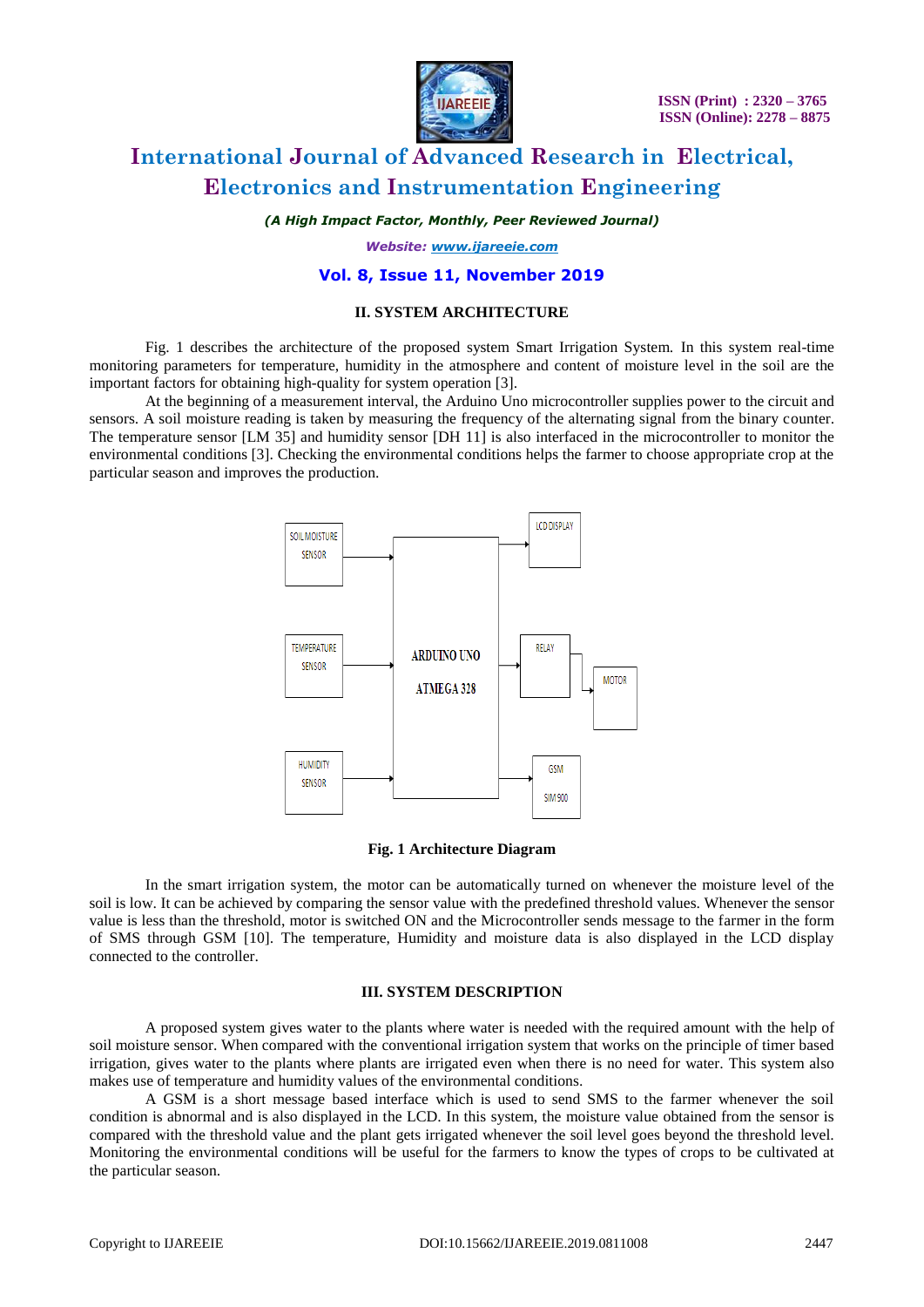

*(A High Impact Factor, Monthly, Peer Reviewed Journal)*

*Website: [www.ijareeie.com](http://www.ijareeie.com/)*

### **Vol. 8, Issue 11, November 2019**



**Fig. 2 Flowchart of the proposed system**

### **1. Hardware Description**

## **a. Arduino Uno Microcontroller**

ATmega328. The Uno comes preprogrammed with a boot loader for uploading a new code without the use of an external hardware program. It consists of a 16MHz ceramic resonator, 6 analog inputs, 14 digital input/output pins, a USB connection, a power jack, a reset button and an ICSP header. It contains everything needed to support the microcontroller. By connecting the controller to a computer with a USB cable or power it with an adapter or battery to get started.



**Fig. 3 Arduino Uno**

### **b. Soil Moisture Sensor**

This sensor is used for sensing the water content of the soil in the field. The moisture sensor has two probes and uses them to measure soil moisture in the soil by telling how well an electrical current is passed between the two probes. The amount of current passing between the probes is directly proportional to the soil moisture content. Moist soil allow more current to flow between the probes while drier soils only allow a little current to flow between the probes. Better conductivity indicates a lower electrical resistance.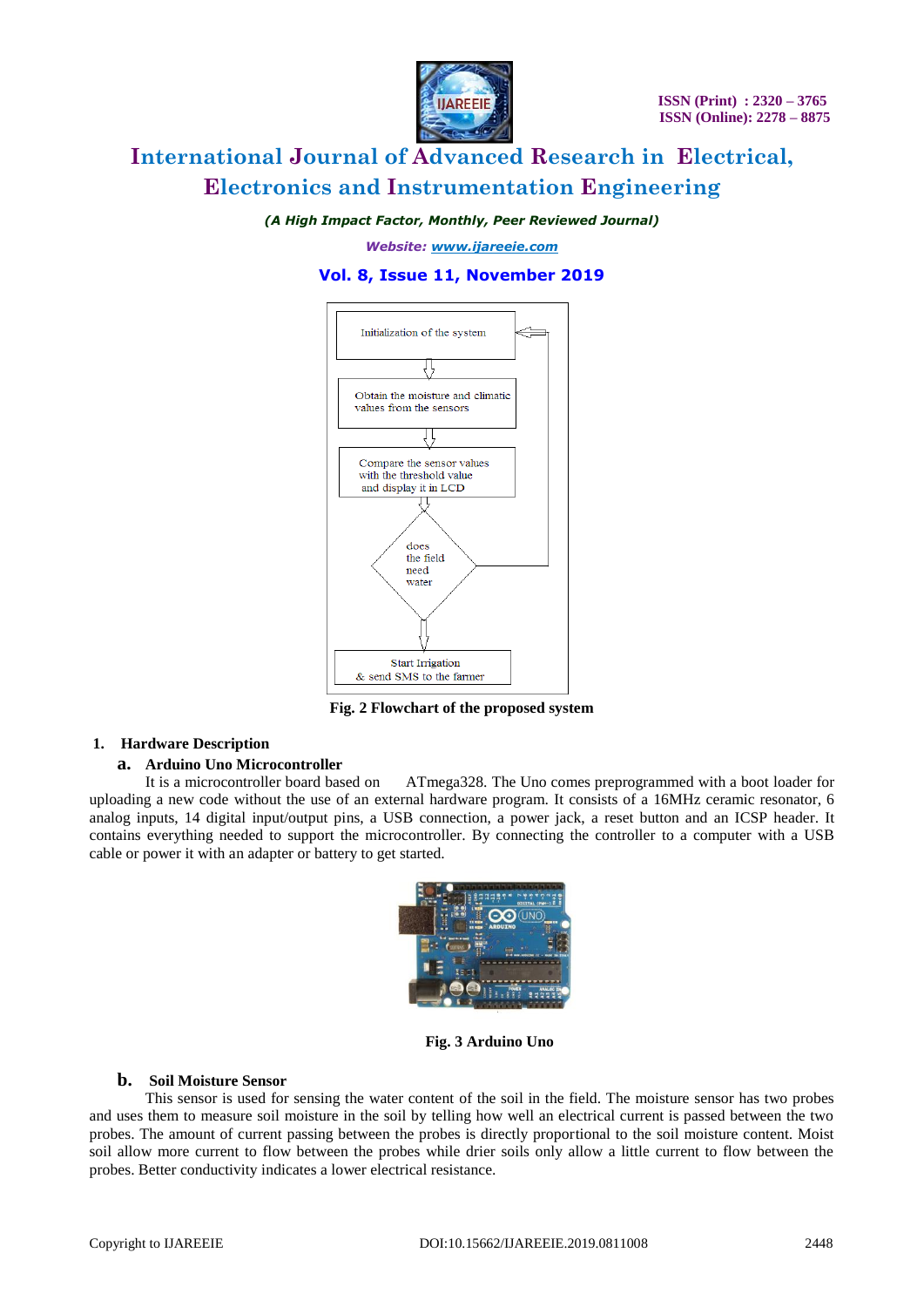

*(A High Impact Factor, Monthly, Peer Reviewed Journal)*

*Website: [www.ijareeie.com](http://www.ijareeie.com/)*

### **Vol. 8, Issue 11, November 2019**



#### **Fig. 4 Soil Moisture sensor**

### **c. Temperature Sensor**

The LM 35[1] series are precision integrated- circuit temperature sensors. The cost is very low and it is small size sensor. Its temperature range is  $-55^{\circ}$  to  $+150^{\circ}$ C.



### **d. Humidity Sensor**

The humidity sensor is used to measure humidity of the field [1]. This sensor senses the field humidity and is connected to the microcontroller.



**Fig. 6 DH 11**

### **e. LCD**

It is an electronic display module commonly used to display various devices and circuits [8]. 16x2 LCD display is very basic module and these modules are chosen over [seven segments](http://www.engineersgarage.com/content/seven-segment-display) and other multi segment [LEDs](http://www.engineersgarage.com/content/led). It can display 16 characters per line and there are 2 such lines. This LCD consists of two registers, namely, Command and Data. The command instructions given to the LCD can be stored with the help of command register. The ASCII value of the character to be displayed on the LCD can be stored by using Data register.



**Fig. 7 LCD**

### **f. GSM SIM 900**

It is a quadband solution which can be embedded with the customer application. It is a typical set developed by the European Telecommunications Standards Institute (ETSI) to describe technologies such as 2G and 3G. The packet oriented mobile data service can be obtained by General packet radio service (GPRS) on the 2G and 3G cellular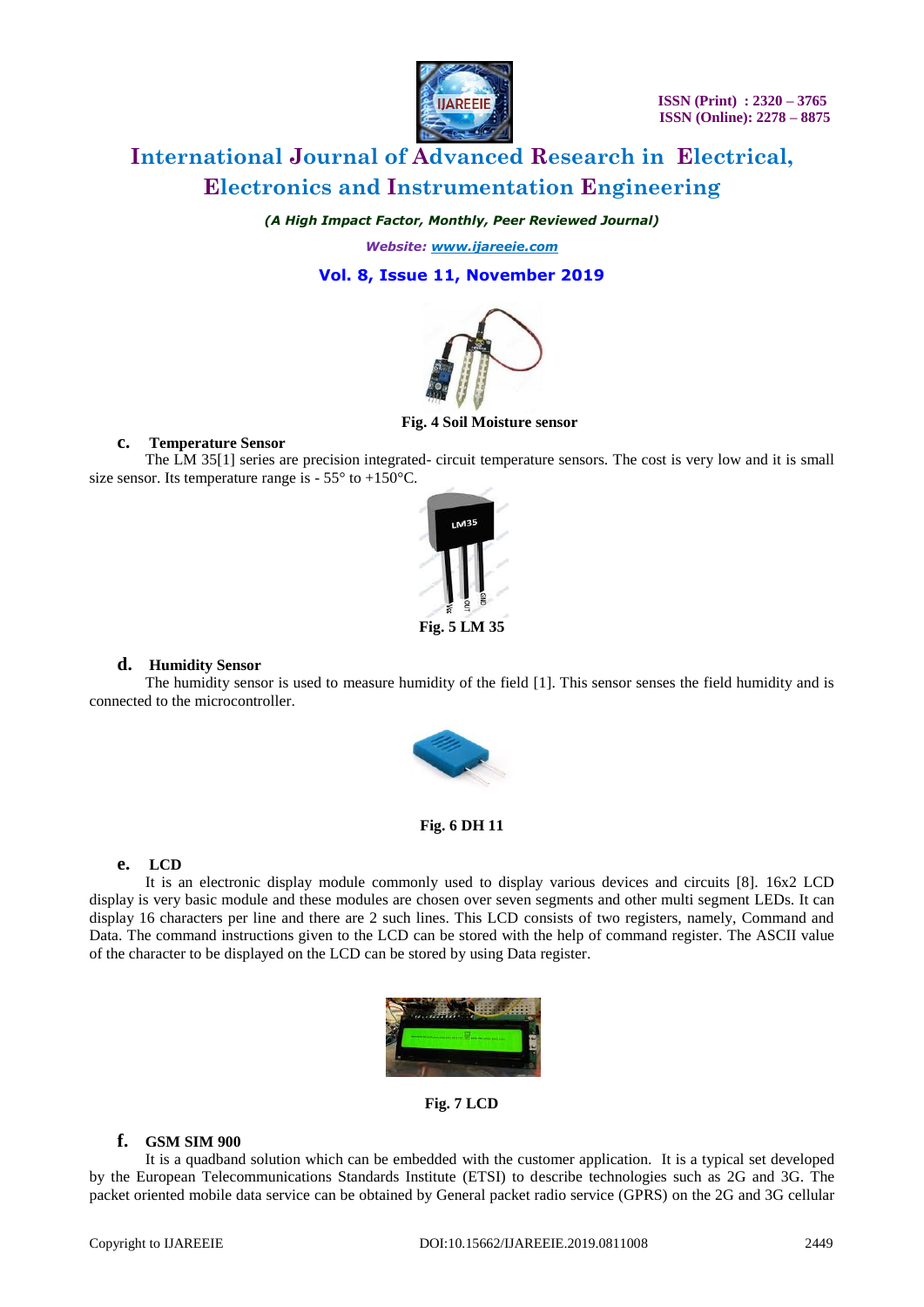

*(A High Impact Factor, Monthly, Peer Reviewed Journal)*

*Website: [www.ijareeie.com](http://www.ijareeie.com/)*

### **Vol. 8, Issue 11, November 2019**

messaging system's global system for mobile communications (GSM). GSM use serial communication to interface with the farmers and need Hayes well suited AT commands for communication with the any microprocessor or microcontroller system.



**Fig 8 GSM-SIM 900**

#### **2. Software Description**

Arduino IDE is the open- source Arduino environment makes it easy to write code and upload it to the input/output board. It runs on Windows, Linux and Mac OS X. The setting environment is written in C and based on Processing and other open source software. To upload a coding into the arduino controller it should be connected to the system using USB cable.

### **IV. EXPERIMENTAL RESULTS**

The moisture sensor which is inserted in the soil and the real time moisture value is compared with the threshold value (for example 500) by interfacing it with the microcontroller.



**Fig. 9 Moisture Sensor is Interfaced in the Microcontroller**



**Fig. 10 Interfacing other two sensors and displaying the value in the LCD**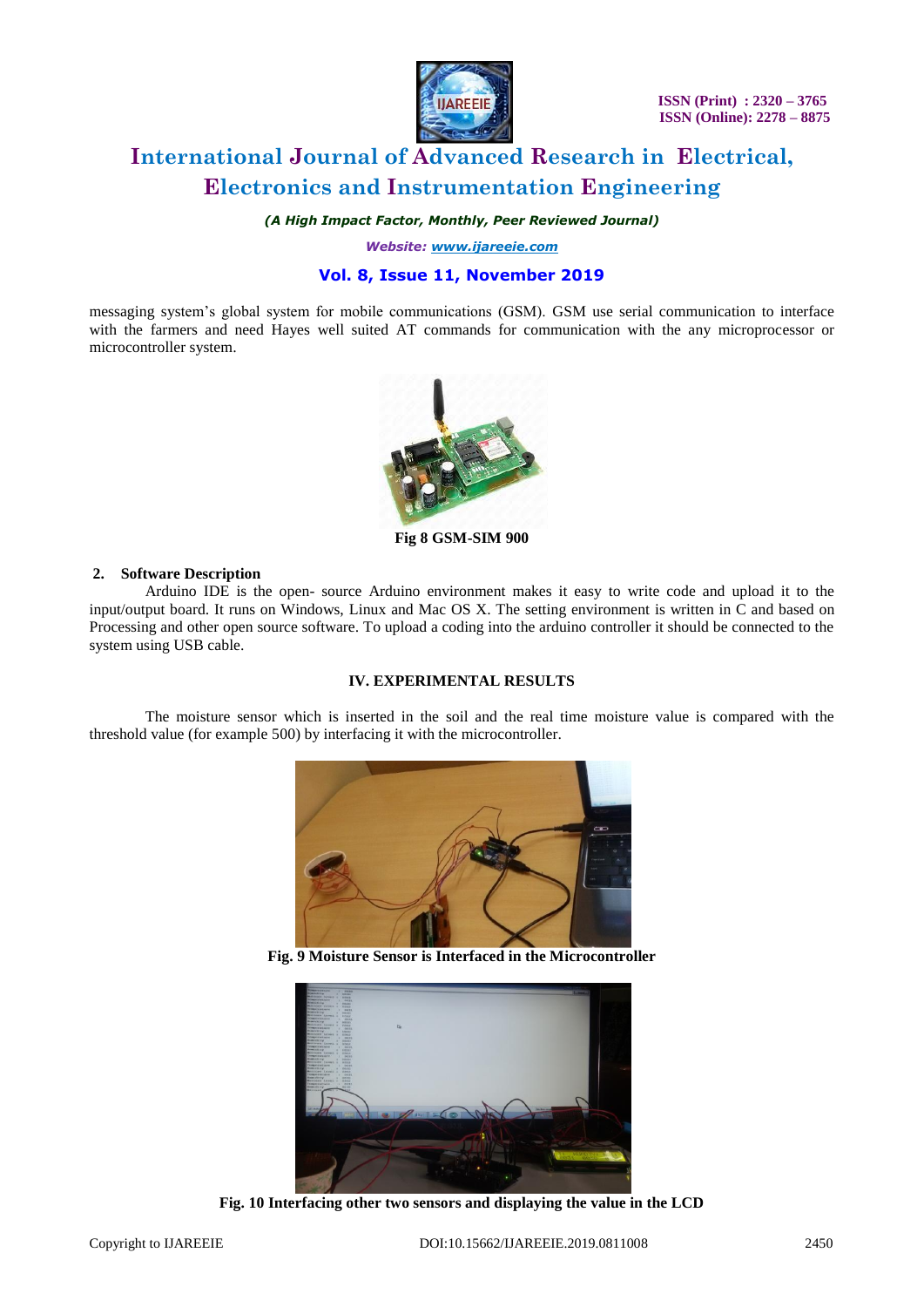

 **ISSN (Print) : 2320 – 3765 ISSN (Online): 2278 – 8875**

### **International Journal of Advanced Research in Electrical, Electronics and Instrumentation Engineering**

*(A High Impact Factor, Monthly, Peer Reviewed Journal)*

*Website: [www.ijareeie.com](http://www.ijareeie.com/)*

### **Vol. 8, Issue 11, November 2019**

The information is passed onto the user in the form of SMS. One can check the status of the field and motor status on mobile via SMS. The messages are sent from GSM to mobile with the help of AT Commands.



**Fig. 11 GSM Interfaced with Arduino**

Fig 12 displays the message received by the farmer when the land is dry.



**Fig. 12 User mobile**

### **V. DISCUSSIONS**

In order to determine the different moisture level of the soil it is tested with different types of soil and environmental conditions. When the moisture sensor tested in different soil, it will have different reading, as there is change in resistance, hence the moisture sensor needed to be calibrated to suit with different kind of soil.

| <b>Sensor Reading</b> | Soil Condition       |
|-----------------------|----------------------|
| $0 - 300$             | Dry soil             |
| $300 - 700$           | Humid soil           |
| 700 - 950             | Saturated with water |

### **Table. 1 Calibration results for soil moisture sensor**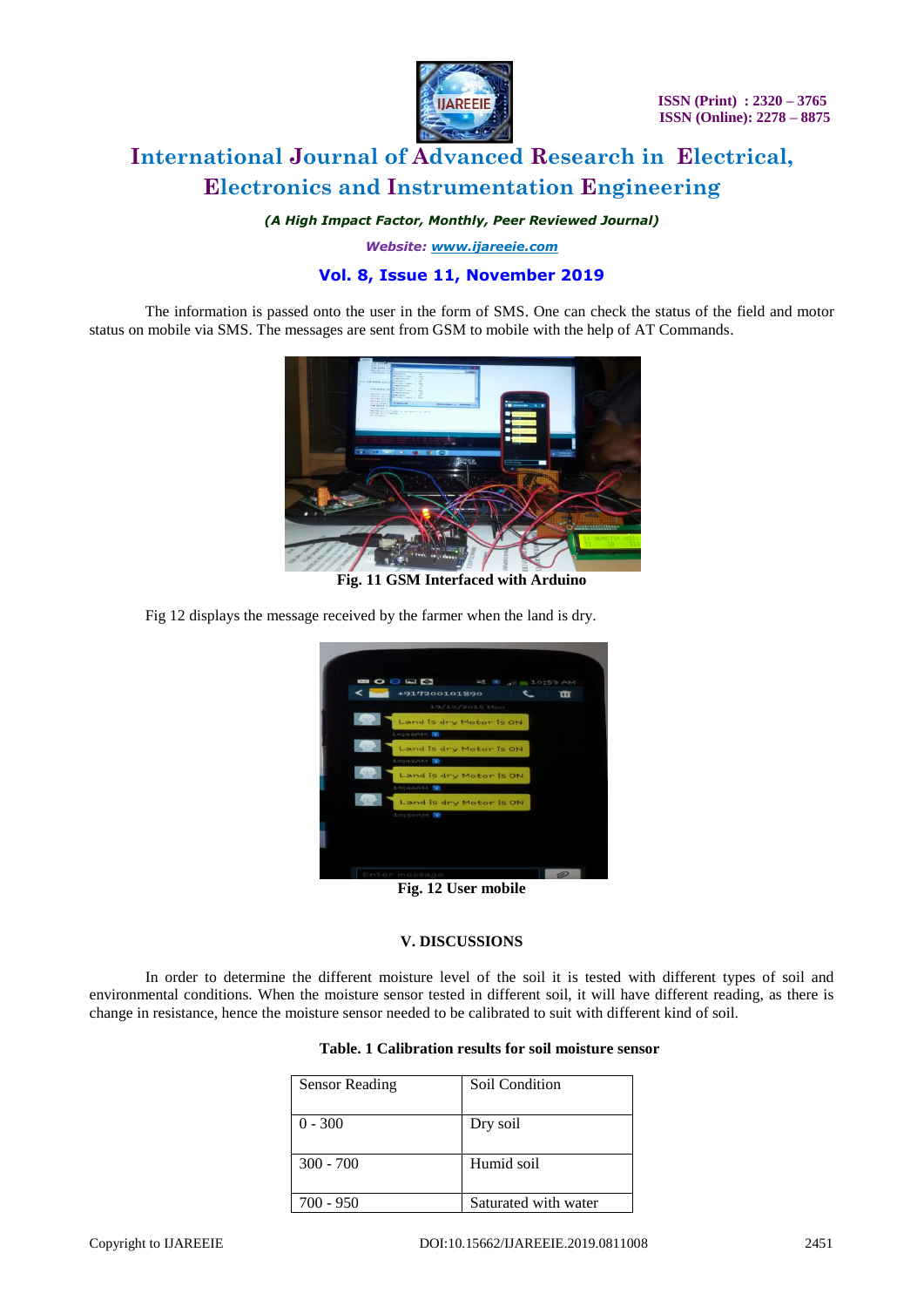

*(A High Impact Factor, Monthly, Peer Reviewed Journal)*

*Website: [www.ijareeie.com](http://www.ijareeie.com/)*

### **Vol. 8, Issue 11, November 2019**

| Time      | Moistur    | Temperature  | Humidit    | Motor      |
|-----------|------------|--------------|------------|------------|
|           | level<br>e | Level        | level<br>V | status     |
|           | $(\%)$     | (centigrade) | $(\%)$     |            |
| 10.00     | 570        | 30           | 31         | <b>OFF</b> |
| AM        |            |              |            |            |
| 10.10     | 570        | 30           | 31         | <b>OFF</b> |
| AM        |            |              |            |            |
| 10.20     | 560        | 30           | 31         | <b>OFF</b> |
| AM        |            |              |            |            |
|           |            |              |            |            |
| 10.30     | 560        | 30           | 32         | <b>OFF</b> |
| AM        |            |              |            |            |
| 10.40     | 580        | 30           | 32         | <b>OFF</b> |
| AM        |            |              |            |            |
| 10.50     | 570        | 30           | 30         | <b>OFF</b> |
| AM        |            |              |            |            |
| 11.00     | 530        | 32           | 30         | <b>OFF</b> |
| AM        |            |              |            |            |
| 12.00     | 290        | 33           | 30         | ON         |
| PM        |            |              |            |            |
| 01.00     | 700        | 33           | 30         | <b>OFF</b> |
| <b>PM</b> |            |              |            |            |

### **Table. 2 Different sensor values at different timings**

The above table shows experimental results for the system test in the field. In this node, the test has been started at the ten o'clock AM and the soil moisture sensor is placed in a wet soil. Therefore, the soil moisture sensor noted with 5V reading and according to the determined irrigation conditions (i.e) whenever the moisture value is less than 500 the node started the irrigation process.

#### **Advantages of the Proposed System**

- 1. It improves the quality and quantity of crop productions.
- 2. A user-friendly interface is developed to visualize the daily moisture data.
- 3. Wireless monitoring of field not only allows user to reduce the human power, but it also allows user to see accurate changes in it.

### **VII. CONCLUSION AND FUTURE WORK**

The SMS Based smart Irrigation System is built to reduce the human work and also to save the water by irrigating the field when it is needed. Monitoring the environmental conditions will help to suggest a type of crops to be cultivated at that particular season to increase the productivity. GSM Module board can be inserted into the system to notify the user regarding the moisture level of the soil, so that user able to get notification regarding his farm soil moisture level through a mobile phone.

The future work of the proposed system is to check the water level in the well. If adequate water is presented in the well then the Arduino microcontroller will activate the pump to water the plants else the controller will return notification which will be sent to the farmer via SMS. The system is also interfaced with pH sensor to test the pH values of the crops and cultivate accordingly.